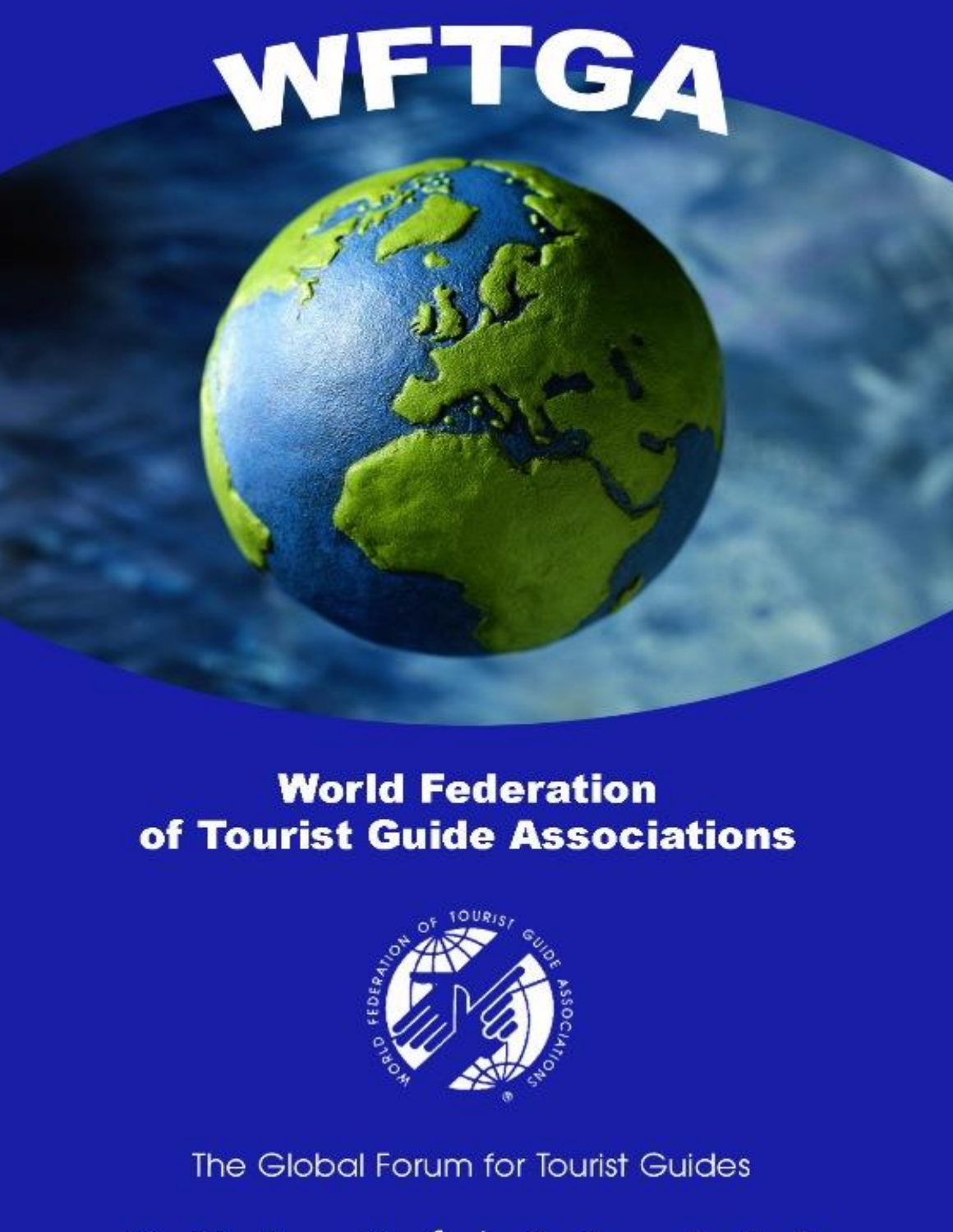*Would you like to work as a WFTGA qualified tourist guide trainer? Would you like to play a key role in improving the standards of tourist guiding? Would you like WFTGA and University recognition for your training abilities? Come and join the*

# **Train the Trainer Course at the WFTGA International Training Centre in Nicosia, Cyprus. November 2022**

**Duration: 13 Days (14 nights)**

**Start of Course: Monday 14 Nov 2022 [Arrivals: Sunday 13 Nov 2022 / Registration at: 19:00 hrs]**

**Last day of Course (Examinations): Saturday 26 Nov 2022 [Departures: Sunday 27 Nov 2022]**

#### **Course Fee** 1,990 Euros – for WFTGA members (2,150 Euros – for non-WFTGA members)

**Outcome:** Successful participants of the Train the Trainer Course will gain a WFTGA and University qualification and be able to use what they have learned to train tourist guides in their own area of qualification or licence. They will be invited to become members of the WFTGA Training Division.

**Progression:** Successful participants, who are also fully paid-up Members of WFTGA, will have the opportunity to progress to the next course and become WFTGA International Trainers.

#### *Limited number of partial scholarships:*

Participants working in countries of IMF<sup>1</sup> listing tiers 3-4-5 of (see our member fee list on the *WFTGA website: [Membership -](https://wftga.org/membership/#1526160472366-7b9daf57-8285) WFTGA) may apply for a limited number of partial scholarships. Scholarships depend on the yearly sponsorship available and tourist guiding experience of applicants. Application forms are available on request from [training@wftga.org](mailto:training@wftga.org)*

*.*

<sup>1</sup> IMF = International Monetary Fund

**World Federation of Tourist Guide Associations (WFTGA)**  training@wftga.org [info@wftga.org](mailto:info@wftga.org) Registered Office: Vienna, Austria www.wftga.org WFTGA is an NGO in Operational Relations with UNESCO Affiliate Member of UNWTO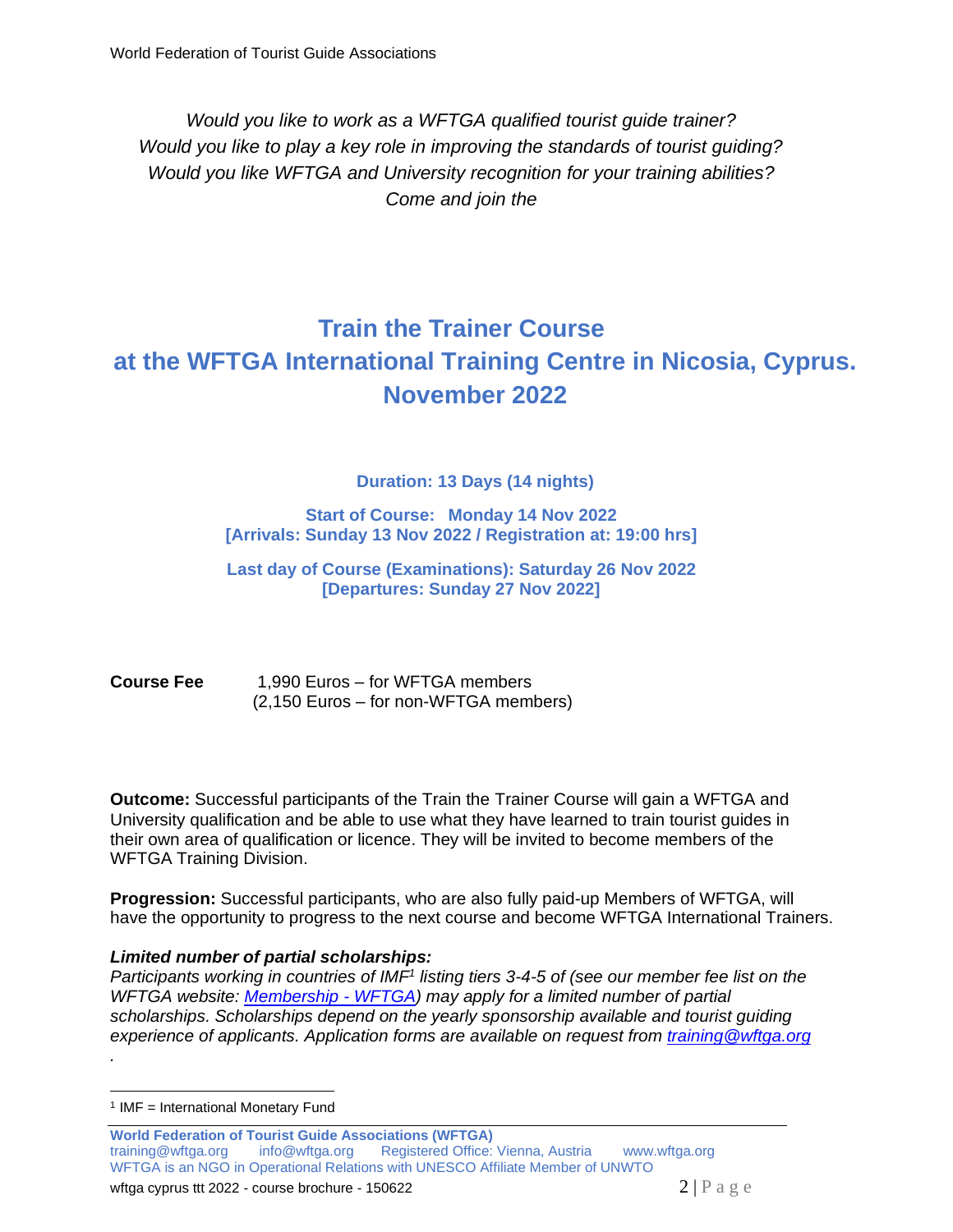## **Train the Trainer (TtT) Course 2022**

**Target Group:** The course is designed for active tourist guides, who want to become trainers and train tourist guides in their own geographic area of tourist guide qualification. It is also relevant for existing trainers who would like to improve their training skills and gain a WFTGA qualification to train tourist guides in their own geographic area of tourist guide qualification. The TtT Course includes a guiding skills refresher and is a pre-requisite for training to become an International WFTGA Trainer.

**Entry Requirement:** A minimum of one year of tourist guiding experience is required to sign up for this course.

**Language:** The Course will be delivered in English. Practical assessments and written examinations will be conducted in English. Therefore, participants require a working knowledge of English, both written and spoken.

Minimum Number of Participants: 8 Maximum Number of Participants: 12

A WFTGA International Train the Trainer Course may run parallel to this TtT Course and participants will work with each other.

#### **Course Contents:**

#### **Practical Guiding and Training Skills**

- Refresher of quiding skills for a walk, site and on a moving vehicle [Hands on Tourist Guide Training (HOT) refresher]
- Role of Tourist Guides, the WFTGA and WFTGA Trainers
- Two-day *Communication Seminar*, which includes sessions on presentation and heritage interpretation skills, self-evaluation, structuring commentaries and tailoring the tour to the audience
- Tourism for All guiding people with physical impairments and learning difficulties
- Guiding techniques when using a Wireless Audio System
- Coaching skills
- Practical training skills tutoring on walk, site and on a moving vehicle
- Feedback and assessment skills
- Skills for facilitating interactive classroom sessions, especially the twoday *Communication Seminar* with presentation of modules by trainee trainers, self and partner evaluation, video sessions and feedback

#### **Applied Knowledge**

- Itineraries/tour plans and time management
- The challenges of different types of guiding  $-$  as required
- Story Telling in Tourist Guiding
- Protection of Antiquities towards a Sustainable Tourism Development / Sustainable Tourism
- Approaches to and methodology of adult learning
- Standards for professional tourist guide training programmes



#### **WFTGA World Federation of Tourist Guide Associations**

since 1985 Guiding the World's Natural and Cultural Heritage

in Operational Relations with **UNESCO** Affiliate Member of **UNWTO**

WFTGA is legally Registered in Austria and is under the jurisdiction of Austrian Law Registration Document: NR ZVR 679385413

#### WFTGA c/o Wirtschaftskammer Wien, Strasse der Wiener Wirtschaft 1 1020 Vienna, Austria

**Registered Office: Vienna, Austria www.wftga.org [info@wftga.org](mailto:info@wftga.org) training@wftga.org**

**WFTGA International Training Centre**



**University of Cyprus Nicosia Cyprus**

**20th WFTGA Convention Syracuse, Italy 2024**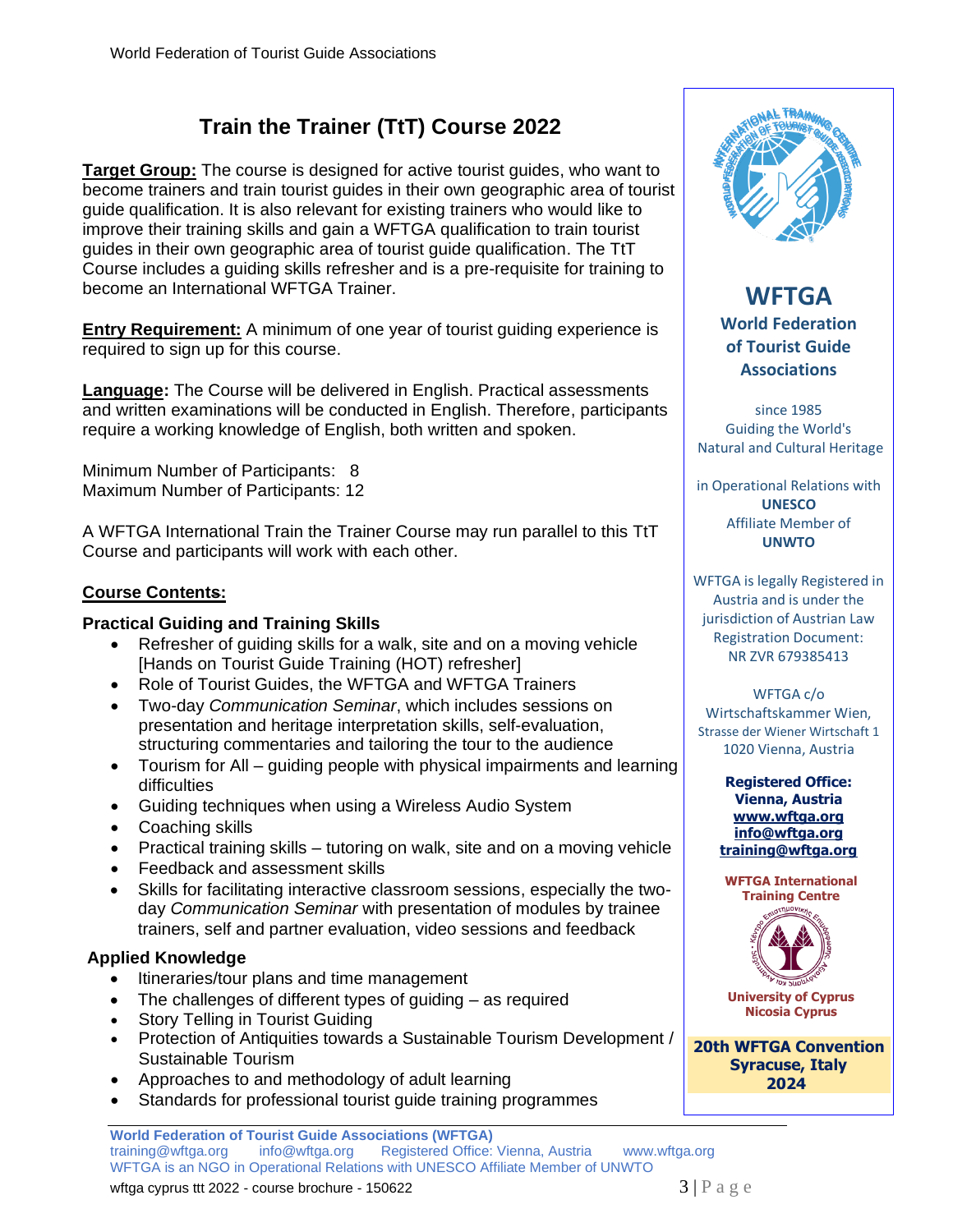- The Power of Feedback
- Procedural steps for training
- Designing tourist guide training courses
- Organising practical assessments and written examinations

#### **Business Studies**

- Running a Professional Guiding Business in the digital age
- Guide's Role in Tourism and Guiding Ethics
- Business plan for a guide training programme
- Working within the WFTGA Training Division

#### **Cultural Studies**

- Group Psychology and Crisis Management
- Cultural Awareness and Sensitivities

#### **Assessments and Examination:**

Practical assessments and written examinations (both by Cyprus University and WFTGA)

#### **Certificates:**

Certificates are issued jointly by WFTGA and the University of Cyprus. Depending on outcome *Certificates of Successful Completion* or *Certificates of Attendance* will be awarded, in digital format.

Attendance of all sessions, including all assessments and written examinations, is compulsory to receive a certificate.

#### **WFTGA World Federation of Tourist Guide**

**Associations**

#### Our WFTGA logo symbolises the Hands of Friendship and Guidance

stretched across the World

#### **What is a Tourist Guide?**

In 2003 the WFTGA adopted the European Committee for Standardisation (EN 13809) definition of a Tourist Guide:

"A person who guides visitors in the language of their choice and interprets the cultural and natural heritage of an area. Which person normally possesses an area-specific qualification usually issued and/or recognised by the appropriate authority".

#### **Contact Us:**



**We are the Professionals!**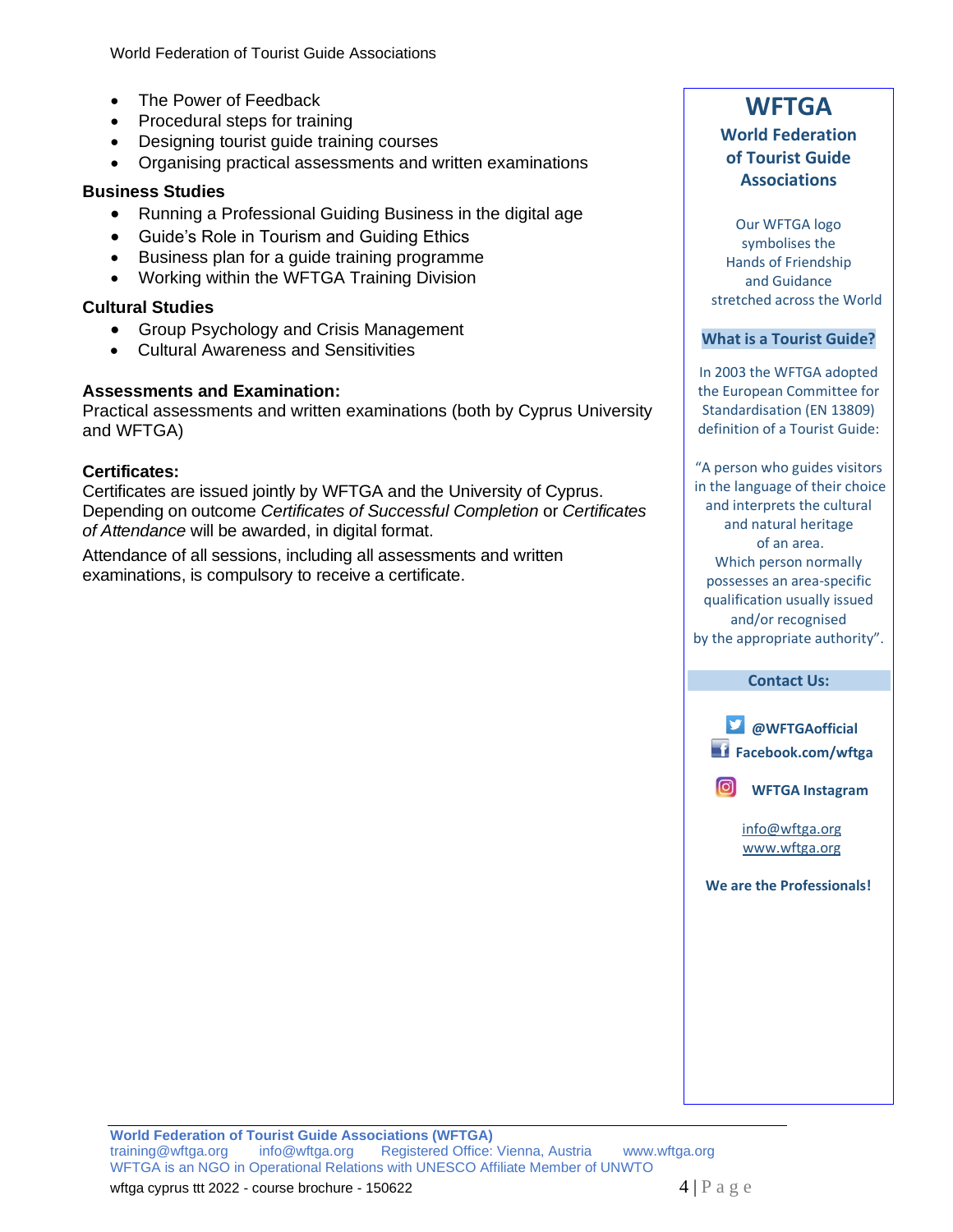## **Train the Trainer Course 2022 WFTGA and Cyprus International Training Centre Terms and Conditions**

#### **Applications**

Application forms are available via this *surveymonkey* link https://www.surveymonkey.co.uk/r/TtT22application

A read-only version of the application form can be found on the WFTGA website here Int. Training Centres - WFTGA

Should you experience difficulties with the above links, e-mail training@wftga.org.

All applications must include your CV and a copy of your Tourist Guide Certificate or Tourist Guide License.

WFTGA will acknowledge receipt of your application and will forward it for consideration to the selection panel. WFTGA might ask you to submit additional information or evidence. Acceptance of your application may be conditional.

On acceptance of your application you will receive an invoice for your deposit payment with bank details and information about payment methods.

Application Deadline: The last date for applications is **15 August 2022**.

WFTGA will confirm places by **31 August 2022**.

#### **Payments**

**Course Fee** 1,990 Euros – for WFTGA members (2,150 Euros – for non-WFTGA members)

**The Course Fee includes:** 14 nights hotel accommodation in single rooms with buffet breakfast from 13 November; refreshment breaks on working days; four dinners (three of these dinners are hosted by the Cyprus Tourist Guides Association, the Nicosia Municipality and the University of Cyprus); transport between hotel and classrooms, where necessary; entrance to sites for practical training; handouts and training material; interactive training delivered by WFTGA Trainers; lectures by University of Cyprus staff; assessment and certificates from WFTGA and the University of Cyprus; first year WFTGA annual trainer registration fee (currently 30 Euros).

#### **Payment conditions:**

- Immediately after eligibility check of your application a **deposit of 30%** of the total course fee must be paid into the WFTGA Bank account, on invoice. This is a non-refundable deposit unless WFTGA and the International Training Centre in Cyprus cancel the course.
- The payment of deposits also applies to partial scholarships.
- The **balance** must be paid into the WFTGA bank account **by 30 September 2022**, the latest.